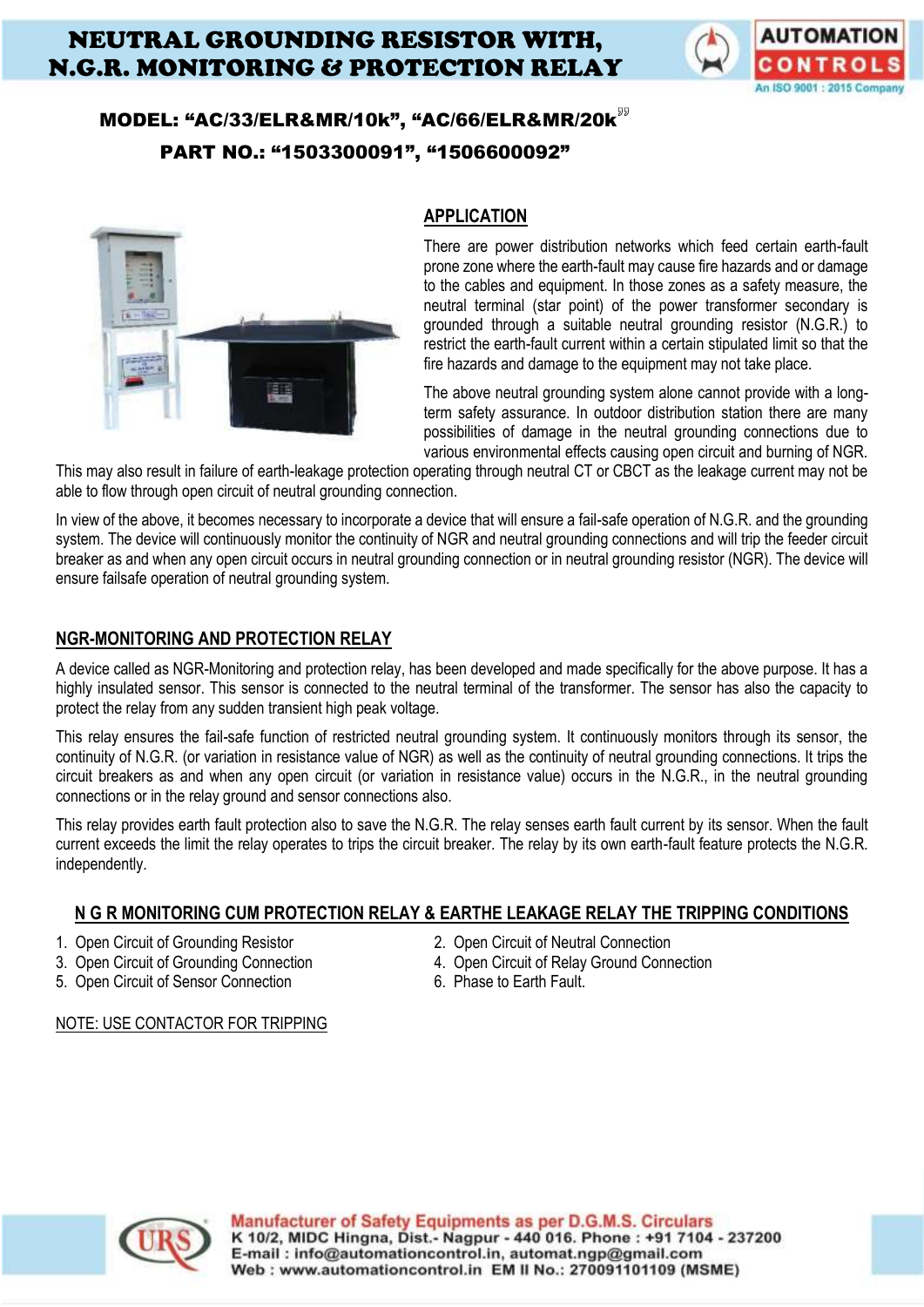#### **NGR-MR SERIES 033**

## **Neutral Grounding Resistor Monitoring Relay (NGR-MR Series 033) & Ground Fault Monitoring Relay**

#### **1. GENERAL DESCRIPTION**

In neutral resistance grounded power distribution systems, the NGR-MR neutral grounding resistor monitor protects against ground faults and abnormal resistance values of the Neutral **G**rounding **R**esistor (**NGR**). It is designed for use on systems from **480** Volt through 25,000 Volts a.c.

The NGR-MR is a combination NGR monitoring relay and Ground Fault monitoring relay. It measures current through the NGR, transformer neutral-to-ground voltage, and NGR resistance for continuity. The NGR-MR compares the measured values against the field settings of the relay and provides relay outputs and LED indications when an abnormal condition is detected.

Current is measured through an external current transformer (CT). The trip level of the ground fault circuit is Push-button adjustable as an absolute value of the NGR Let-Through Current setting from **5A** to **50A**. Trip time is also Push-button adjustable from **200** milliseconds to 2 seconds (this can be increased if required).

Transformer neutral-to-ground voltage is measured by means of a Sensor unit. Sensor connected across the NGR from the transformer neutral to ground. Also, it is used as sensor of the NGR-MR to monitor the NGR resistance.

A NGR fault will be detected if the measured current, voltage, and resistance increases to more than **150%** or decreases to less than **70%** of the pre-selected values.

There are three output relays:

- 1) The Trip Relay can be programmed for Non-Failsafe (Shunt Trip) or Failsafe (Under-voltage Trip) operation in a main breaker trip circuit. It can be programmed to re-trip when control voltage is restored after loss of control voltage following a trip, (Memory ON) or, to remain in reset condition when control voltage is restored after loss of control voltage following a trip, (Memory OFF);
- 2) The NGR Fault Auxiliary Trip Relay can be used to give door mounted or remote indication of a NGR failure.
- 3) The Ground Fault Auxiliary Trip Relay can be used to give door mounted or remote indication of a ground fault trip.

The NGR-MR has an isolated CT input so that one side of the external CT secondary may be grounded.

**There is built-in digital display for voltage and current indication through 2-digit display each of KV and Amps respectively.** 

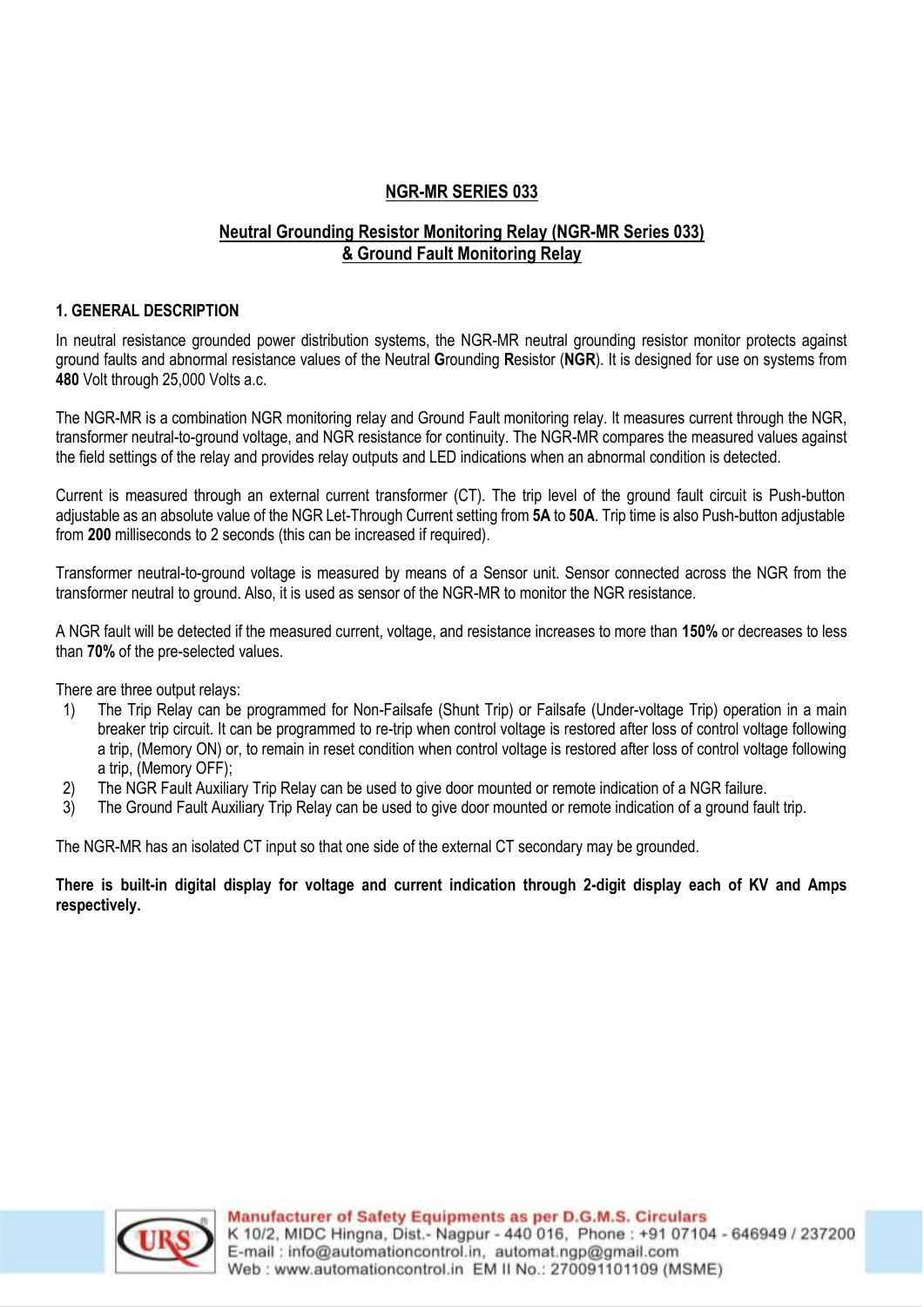## **Technical Specifications**

#### **Neutral Grounding Resistor Monitoring Relay (NGR-MR Series 033) & Ground Fault Monitoring Relay**

## **Specifications:**

## **A) Fault-Tripping Conditions:**

- **a.** NGR open circuit
- **b.** Neutral open circuit
- **c.** Ground open circuit
- **d.** Sensor open circuit
- **e.** Phase to Earth Fault
- f. NGR continuous Monitoring
- **B) Sensor:** Suitable Sensor to suit the NGR-MR series 033, which gives the sensing, signals to the monitoring relay. It is connected across the NGR from the transformer neutral to ground.

## **C) Spike Protection Unit:**

- 1. Spike Protection Unit to protect from spikes due to lightening, sudden change in heavy loads.
- 2. Protect from Voltage Fluctuation
- 3. Epoxy Molded 15 KV Isolated Transformer to protection circuit of Fail Safe Relay.
- **D) Sense Voltage Range** : 2 KV to 6.6 KV system.
- **E) Trip-set Adjust for let-through current Range** : 0.1Amp 9.9Amp **Trip Current Setting** : Through Set, Increment, Decrement push-button Keys in steps of 1 Amps. (Min from 0.1 Amp to Max 9.9 Amp.)
- **F) Trip Delay-Time Range** (Adjustable) : 150 mSec. 2 Sec. in steps of 50 m Sec. **Trip Delay Time Setting** : Through Set, Increment, Decrement push-button Keys in steps of 150 m Sec. (min from 2000 mili-second to max 2 second.)
- **G) Audio –Buzzer :** Latching-type Fault Trip operation Audio buzzer.
- **H) Indication :** Actual fault current in seven segment LED display in 2 Digit in Amp. Actual fault Voltage in seven segment LED display in 2 Digit in Kilo-Volts.
- **I) LED indications for :** 1) NGR Fault (Red LED indication)
	- 2) Sensor Fault. (Yellow LED indication)
	- 3) Phase Fault. (Red LED indication)
	- 4) Set Adjustment mode, Push Button (Green Flashing LED)

## **J) Fail safe relay :**

- 1. Current Sensing Range:- 0.1 mA. 9.9 Amp. With adjustable setting in steps of 150 mA.
- 2. Test & Reset Push Button for Ground Fault Test
- 3. Inject virtual 50 Amp. Current to test the CT.
- I. **Continuously Monitoring Parameters for Fault Tripping**
	- a. Neutral/Ground Open Circuit
	- b. Sensor Failure
	- c. Phase to Earth Fault
	- d. Continuous Monitoring of NGR's Circuit due to Locking Arrangements & Trip NGR if any wire or NGR open
- II. **Trip Time Delay:- 150 mili-Sec. to 2 Sec. with Adjustable Push Button Key**
- III. **Real Time Display:- Real Time Display in seven segment**
	- a. Neutral to Ground Current in Amp.
	- b. Neutral to Ground Voltage in KV

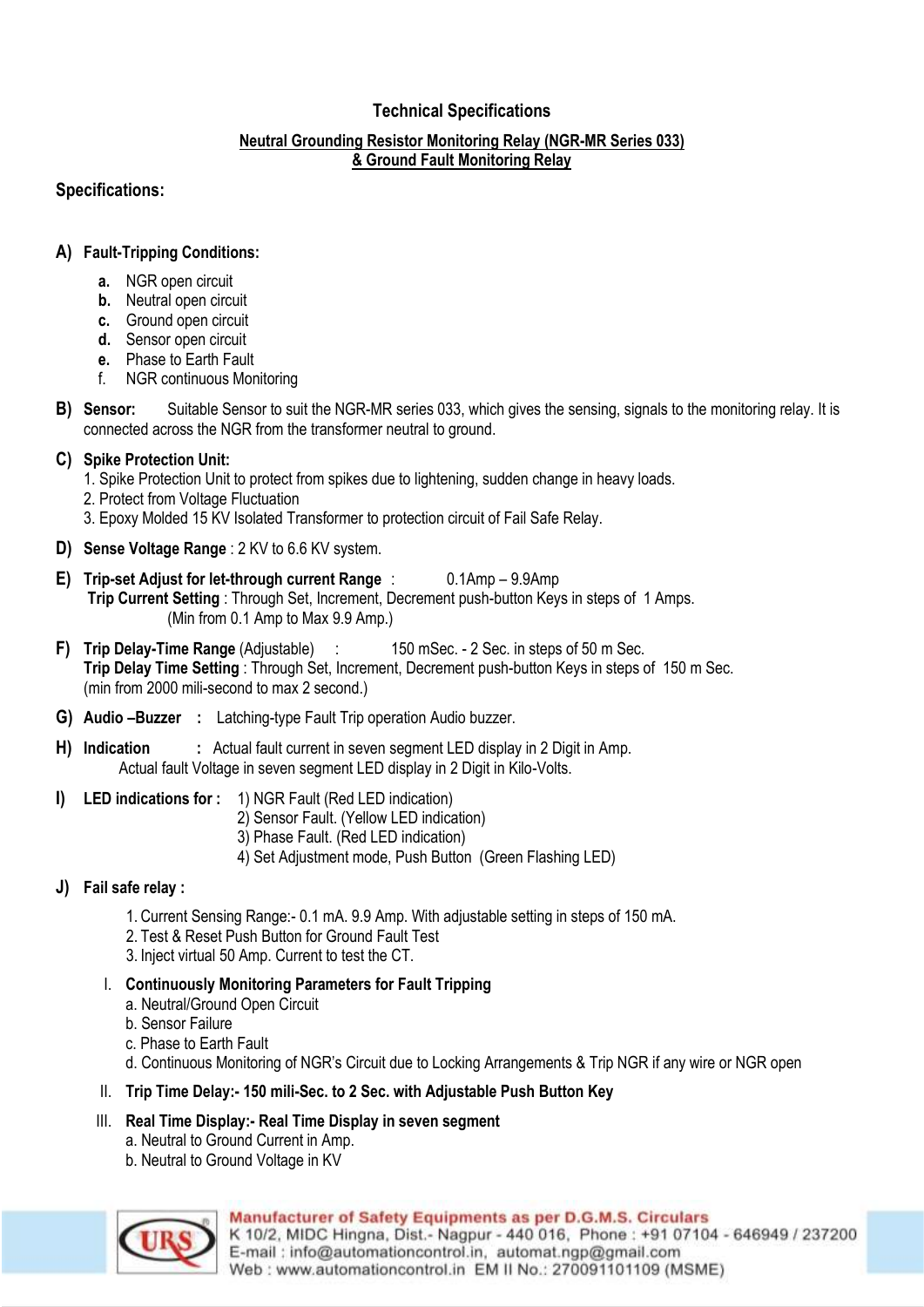#### IV. **Fault Indication LED**

- a. NGR Fault Trip b. Ground Fault Trip
- c. Sensor Fault Trip
- V. **Sensor Unit:** Sensor for Sensing of Fault Voltage. Monitor NGR Continuously & Warn through Alarm & Trip Signal in Case of NGR Failure. Ensure Healthy Condition of NGR
- VI. **Current Transformer:** CT is Epoxy Casted with 15 KV of Isolation to protect form Spark and better safety. Special provision for Virtual input of 50 Amp from Fail Safe relay for testing for the working condition without any external circuit. CT Ratio 50:0.5 Amp

### **K) Actuator – Relay (3-Nos.)**

- 1. The Trip Relay can be programmed for Non-Failsafe (Shunt Trip) or Failsafe (Under-voltage trip) operation in a main breaker trip circuit. It can be programmed to re-trip when control voltage is restored after loss of control voltage following a trip, (Memory ON) or, to remain in reset condition when control voltage is restored after loss of control voltage following a trip, (Memory OFF);
- 2. The NGR Fault Auxiliary Trip Relay can be used to give door mounted or remote indication of a NGR failure.
- 3. The Ground Fault Auxiliary Trip Relay can be used to give door mounted or remote indication of a ground fault trip.

#### **Neutral Grounding Resistor (NGR)**

- 1) For 6.6 KV System: **Resistor: 76 Ohms, 200 K Watts, 20KW Continuous rating.**
- 2) For 3.3 KV System: **Resistor: 38 Ohms, 100 K Watts, 10KW Continuous rating.**
- 3) Operating Temperature: **- 55°C to 375°C.**
- 4) Dielectric Strength: **2500 VAC for 1 Minute.**
- 5) Temperature Coefficient: **1000 ppm / °C.**
- 6) Punch Grid Type: **SS304.**